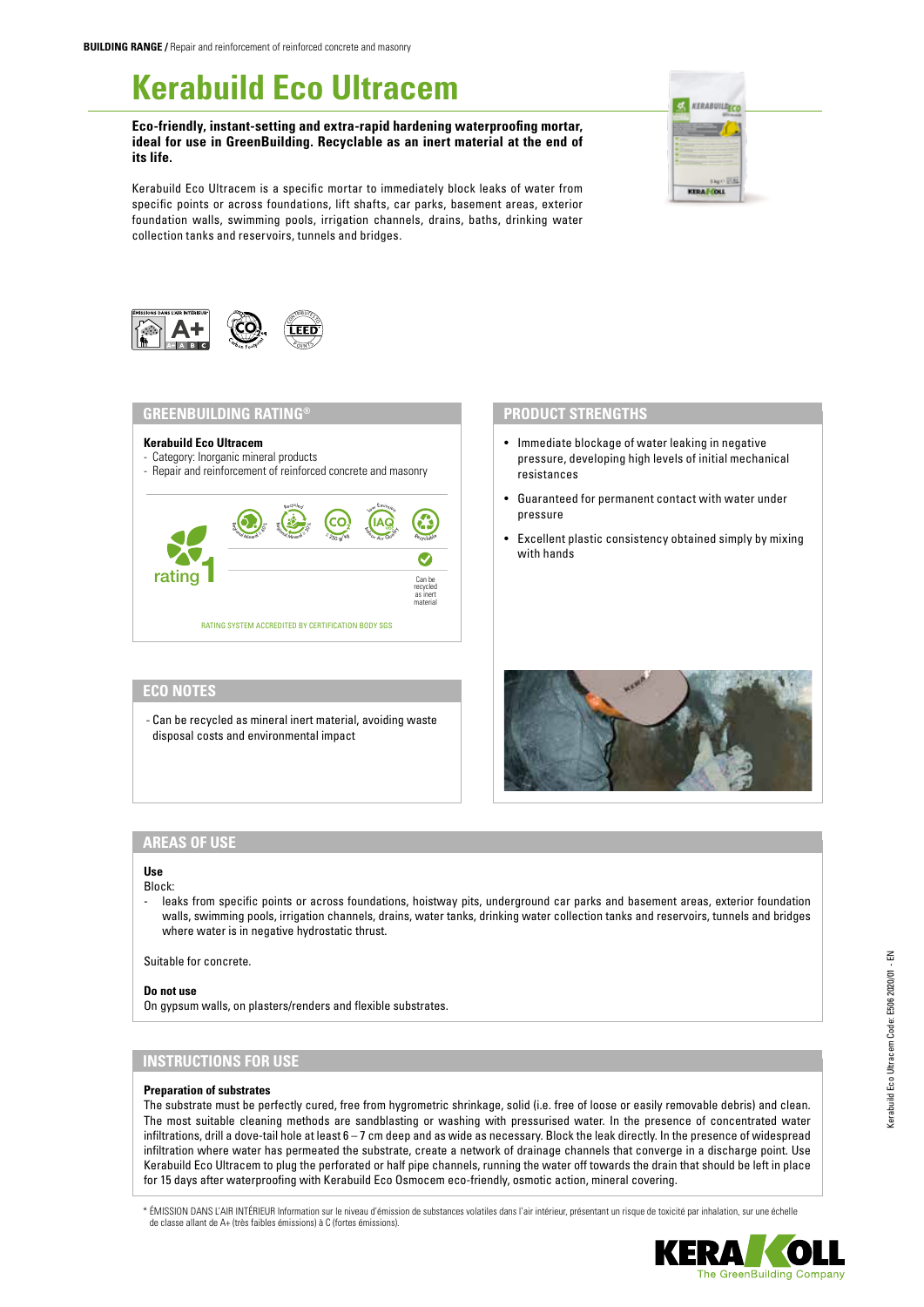# **INSTRUCTIONS FOR USE**

#### **Preparation**

Prepare Kerabuild Eco Ultracem quickly mixing the needed quantity with the appropriate amount of water. Mix by hand, using rubber gloves, until an even plastic consistency is obtained. This will take roughly 20 seconds. Apply the product as soon the mixture starts to heat up.

## **Application**

Apply the product in a plastic consistency by pressing it into the gap and smoothing the surface by hand with circular movements until it is fully hardened. Mix only the quantity required for each individual application. Wear protective rubber gloves. Use at a temperature above +5 °C. Do not add binders, inert materials or additives.

## **Cleaning**

Use plastic containers and spreaders. Residual traces of Kerabuild Eco Ultracem can be removed by bending the containers and tools to detach the product.

## **SPECIAL NOTES**

**Angular couplings:** water infiltration at corners (wall-floor or wall-wall) can be stopped by creating a drain between the two surfaces and appropriately rounding off the entire length of the joint using Kerabuild Eco Ultracem. **Interventions to block water:** apply infill to block the water in the prepared hole, with the hole reaching at least 1 cm from the level of the wall. Grout the top of the hole with mineral mortar of GeoLite® range or GeoLite® Gel organic mineral system.

# **ABSTRACT**

*Block leaks of water in counterthrust in concrete structures or reinforced concrete, carried out with an eco-friendly, instant-setting and extra-rapid hardening waterproofing mortar, GreenBuilding Rating® 1, such as Kerabuild Eco Ultracem by Kerakoll Spa, for a minimum thickness of 40 mm and coverage of ≈ 1.6 kg/dm3 .*

## **TECHNICAL DATA COMPLIANT WITH KERAKOLL QUALITY STANDARD**

| Appearance                             | powder                                                          |              |
|----------------------------------------|-----------------------------------------------------------------|--------------|
| Apparent volumetric mass               | $\approx$ 1.04 kg/dm <sup>3</sup>                               | <b>UEAtc</b> |
| Mineralogical nature of inert material | silicate - crystalline carbonate                                |              |
| Grading                                | $\approx 0-250$ µm                                              |              |
| Shelf life                             | $\approx$ 6 months in the original packaging in dry environment |              |
| Pack                                   | bags 5 kg                                                       |              |
| Mixing water                           | $\approx 1.5 \ell / 1$ bag 5 kg                                 |              |
| Specific weight of the mixture         | $\approx$ 2.06 kg/dm <sup>3</sup>                               | I INI 7121   |
| pH of the mixture                      | >12                                                             |              |
| <b>Workability time</b>                | $\approx 40 s$                                                  |              |
| End setting time                       | $\approx 60 s$                                                  | EN 196/3     |
| Temperature range for application      | from +5 $\degree$ C to +30 $\degree$ C                          |              |
| Minimum infill thickness               | $> 4 \text{ cm}$                                                |              |
| Coverage                               | $\approx$ 1.6 kg/dm <sup>3</sup>                                |              |